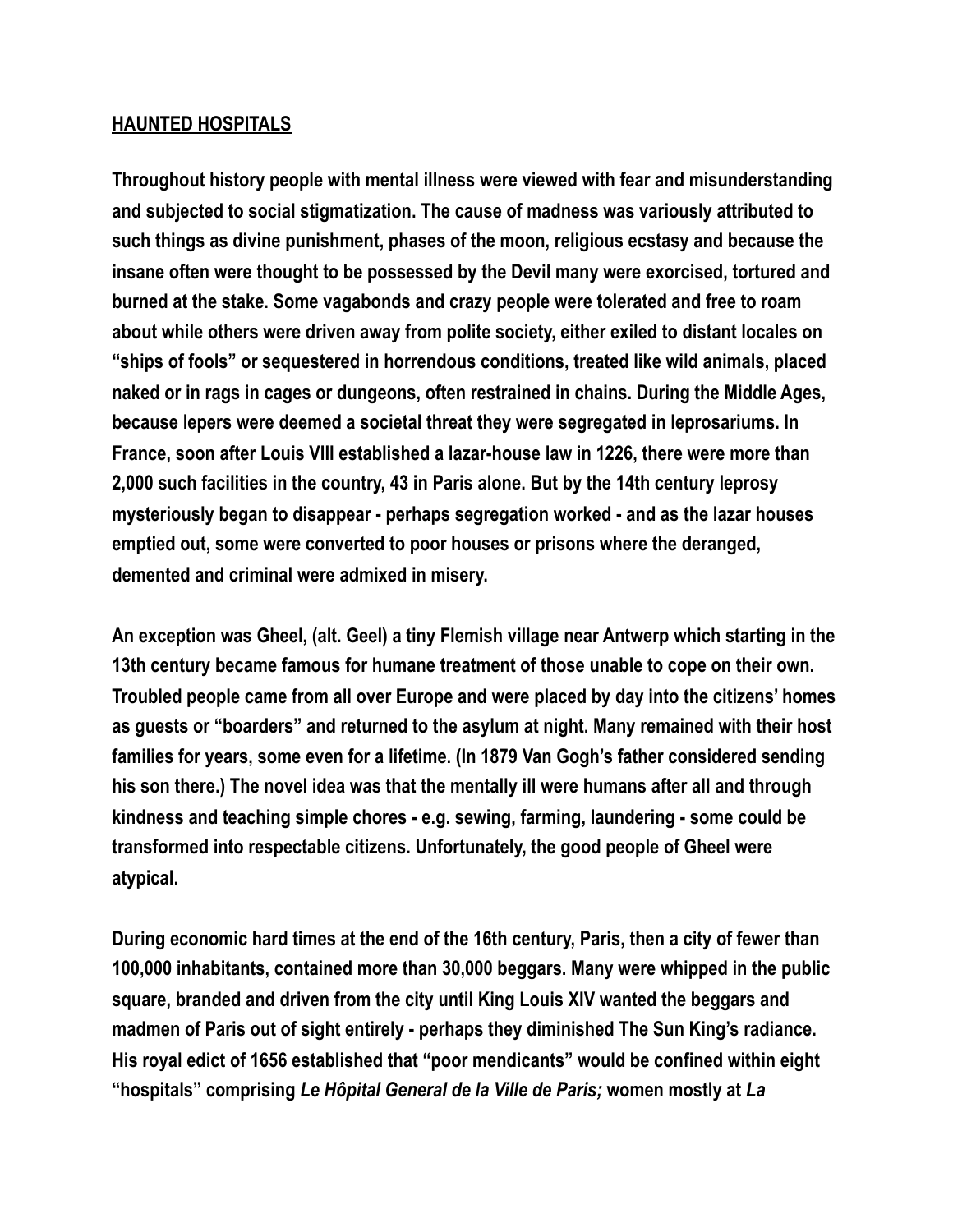*Salpêtrière***, men at** *La Bicêtre***, Both were located on the unfashionable Left Bank and before long these institutions contained more than one percent of the city's inhabitants: "the poor of both sexes, of all ages and from all localities, of whatever breeding and birth, in whatever state they may be in, able-bodied or invalid, sick or convalescent, curable or incurable." They included the feeble minded, the blind and deaf, epileptics, "women of easy virtue", delinquents, vagrants, army deserters, paupers, - the dregs of society all lumped together.**

**These were not hospitals in a modern medical sense but holding areas, a way of assuring civic order and keeping undesirables out of sight and mind. The** *Hospice de la Salpêtrière*  **(later The National Home for New France) was located on the site of a former arsenal built in 1613 to make and store saltpeter (nitrate) a key ingredient of gunpowder. At its peak it had nearly eight thousand inhabitants and more than one hundred buildings. It was a virtual city within a city with an octagonal domed chapel, a busy market with numerous shops, gardens and an administrative bureaucracy. In September 1792 a Revolutionary mob stormed La Salpêtrière and raped hundreds of girls and women, slitting the throat of thirty-five of them. For the next four years the doors were left open; as one historian noted, it became the largest brothel in Europe.** 

 **In later years, although most of the criminal elements were weeded out, thousands of destitute, crippled and sick women remained. In effect La Salpêtrière was a human warehouse which invited such metaphors as "the Versailles of suffering," "a frightful sewer" or "a pandemonium of infirmities." But by the end of the 18th century there was impetus for change. Imbued with Enlightenment ideas of social justice and the rights of man, there was a growing sense that these unfortunates should be treated with sympathy and kindness - and by the late 19th century from the midst of these charnel houses modern psychiatry and neurology would emerge.** 

**When Philippe Pinel (1745-1826) a native of Toulouse arrived in Paris in 1778 at age 33, he found the capital to be in the midst of Revolution. Concerned with citizen's rights to equal access to health care, Pinel was tempted to enter politics but as he wrote, "My life and those of my colleagues were in such danger, when all I was asking for was justice and the good of the people, that I developed a profound horror of clubs and popular assemblies." The young doctor found it difficult to be accepted in the medical establishment and busied**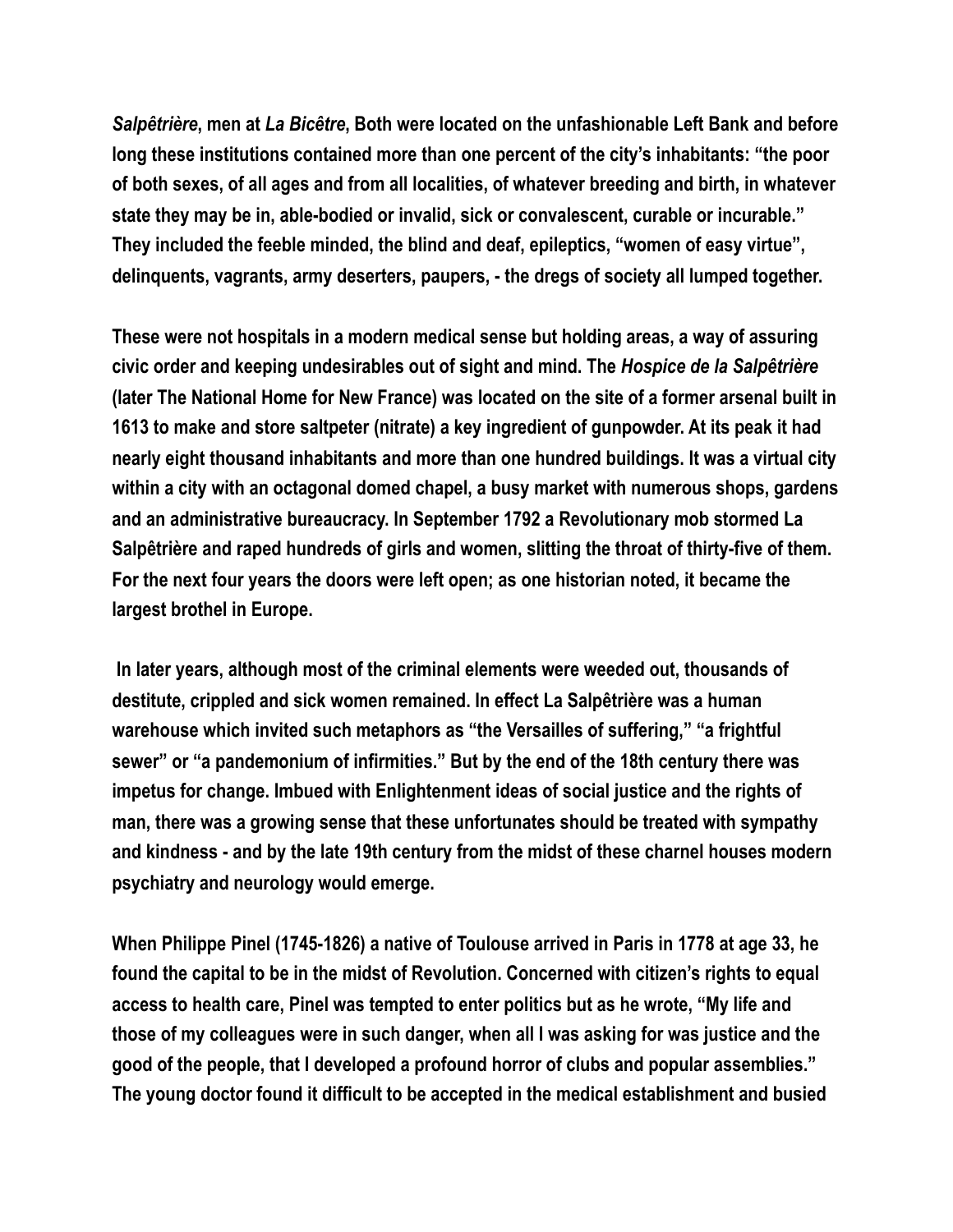**himself as a medical journalist, editor of a weekly medical gazette and was only an occasional practitioner. He attended salons where he met influential people (including Benjamin Franklin) and was exposed to avant-garde ideas. Fluent both in English and Latin, Pinel was familiar with classical and current literature referable to "mental alienation."** 

**Pinel's interest was prompted by the suicide of a young friend who suffered from "nervous melancholia" as a result of "excessive love of glory" during the Revolution. He felt guilty that he'd not been more pro-active in intervening. In 1792 Pinel won honorable mention in a medical writing competition on the subject "The most effective means of treating patients whose minds became deranged before old age." He wrote that "of all the afflictions to which human nature is subject, the loss of reason is at once the most calamitous and interesting." There were "so many errors to rectify, so many prejudices to remove." Indeed, "in the present enlightened age, it is to be hoped that something more effectual may be done toward the improvement of the healing art than to indulge with the splenetic Montaigne in contemptuous and ridiculous sarcasm upon the vanity of its pretensions."** 

**Through political contacts Pinel found part-time work in a private asylum but was frustrated that he lacked authority to make changes until in 1793 he was appointed chief physician of the infirmaries at Bicêtre, the national asylum for men. Although the physical environment was horrific, Pinel found that the ward for the most violent madmen was being run according to relatively progressive principles: "The gentleman to whom was committed the chief management of the hospital exercised towards all that were placed under his protection, the vigilance of a kind and affectionate parent." That man was Citizen Jean-Baptiste Pussin, a former patient who had worked at the Bicêtre since 1784. While his impressive formal title was "governor," in effect he supervised the mental ward, ably assisted by his wife Marguerite, "the governess." Pussin knew each person's idiosyncrasies better than any physician could and Pinel willingly learned from his underling::** 

 *He [Pussin] lived amongst the insane night and day, studied their ways, their character, and their tastes, the course of their derangements. [He] knows when to be benevolent, when to be an imposing figure…to detain maniacs in constant seclusion and to load them with chains, to leave with them defenseless, to the hostility of brutal underlings…*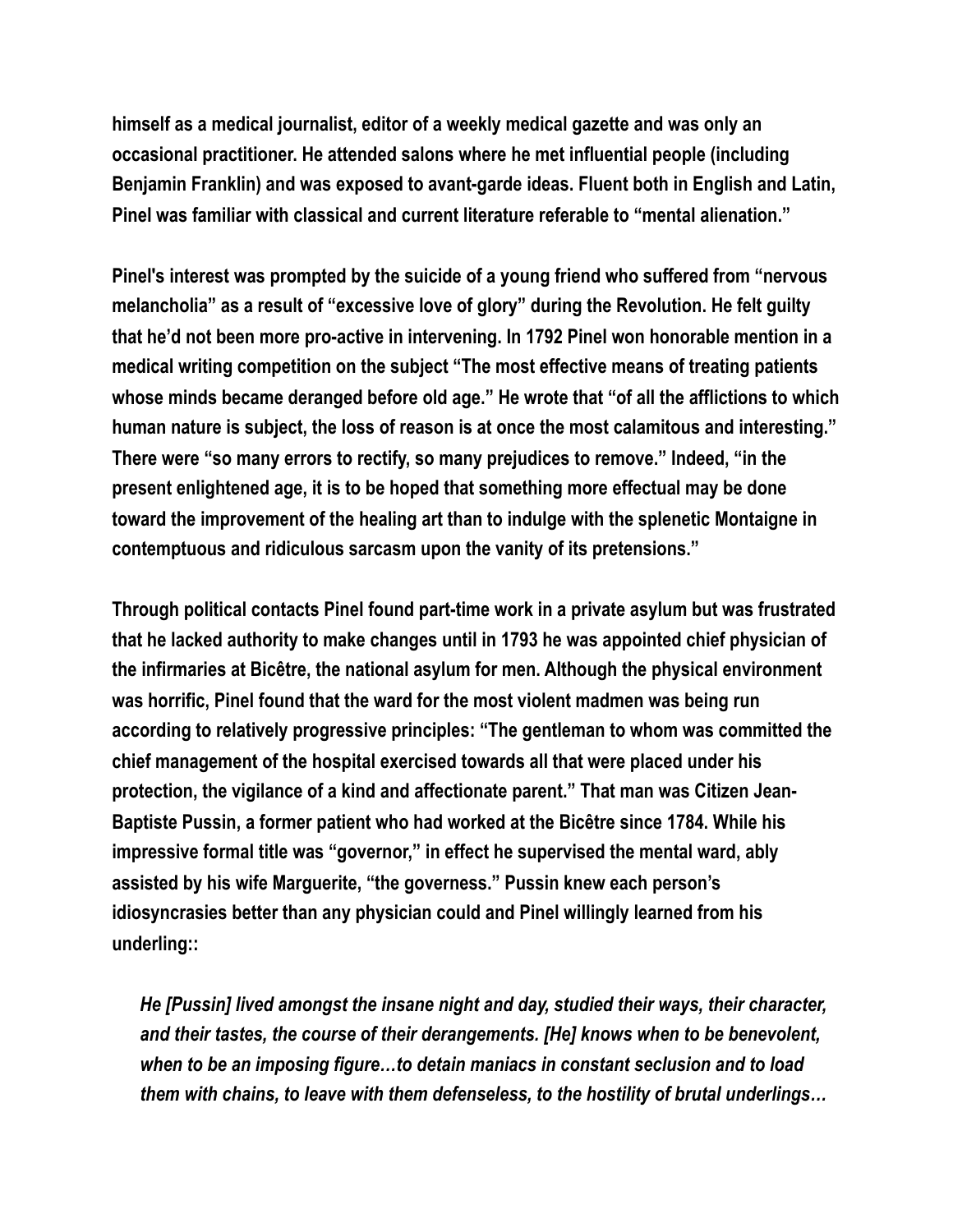*is a system of superintendence more distinguished for its convenience than for its humanity or its success.* 

**Pinel made rounds several times a day, kept detailed notes and came to understand that mental illness usually was related to social and psychological stresses. Influenced by Pussin's approach of kindness mixed with firmness, he began putting his progressive ideas into practice; what these patients needed was "consolation and reason to hope." He rejected the prevailing belief that madness was incurable: "To insist upon incurability is to assert a vague proposition that is constantly refuted by the most authentic facts."** 

**Pinel's strategy, which he called** *traitement moral,* **combined reward and punishment. In his**  *Treatise on Insanity* **(1801) he criticized use of toxic doses of purgatives: "My faith in pharmaceutical preparations was gradually lessoned and my skepticism went at length so far as to induce me never to have recourse to them until moral [psychological] remedies had completely failed." He deplored overly enthusiastic blood letting then in vogue: "The blood of maniacs is sometimes so lavishly spilled and with so little discernment as to render it doubtful the patient or his physician has the best claim to the appellation of a madman." Good hygiene was recommended not only for the inmates but for everyone; fresh air, exercise, especially jogging and ice-skating were deemed healthier than sitting by the home fire.** 

**Although patients were segregated they were permitted to move about freely, but freedom of movement did not preclude use of straitjackets and freezing showers to focus the attention of unruly patients. According to legend, Pinel ended the practice of chaining violent inmates but the details were rather contradictory, much of the confusion attributable to a dramatic painting by Tony Robert-Fleury (SLIDE) which showed a pretty young woman whose shackles had just been removed by Pinel amidst a crowd of onlookers at La Salpêtrière. In fact, the first patient to be released was a male who had been chained for forty years in his dark cell, not at La Salpêtrière but at Bicêtre, and the one who unshackled him was the custodian Pussin - not Pinel.** 

**Several years later when Pinel was appointed Senior Physician at La Salpêtrière he persuaded Punnel to join him there s special assistant and soon chains were removed from**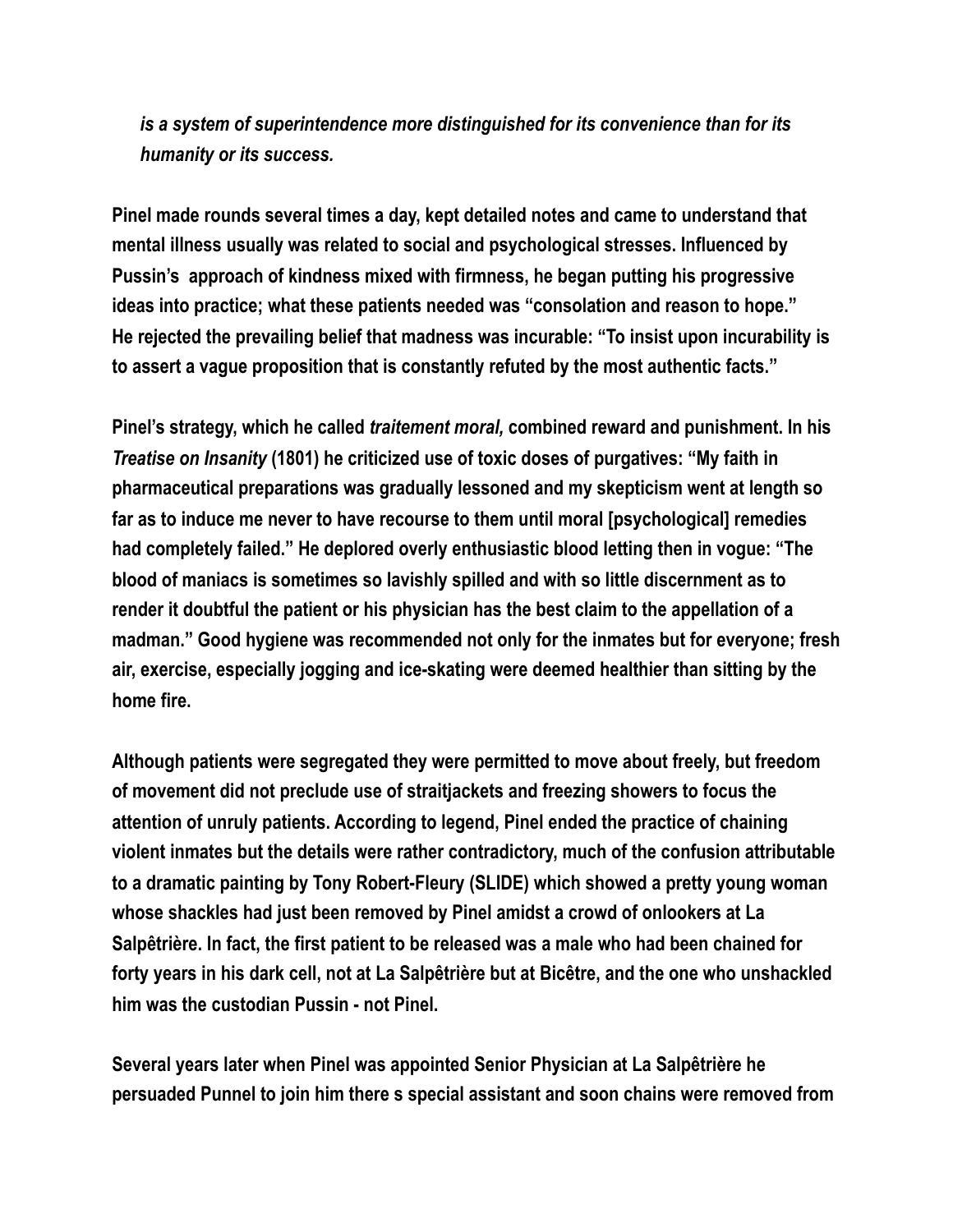**49 women. Although Pussin removed the shackles, it was Pinel who promoted the theory of humane treatment for which he was credited as being "the liberator of the insane." His approach involved "intimidation without severity, oppression without violence, triumph without outrage." Before resorting to drugs or sterner methods, inmates should be permitted to release their "tumultous excitement." Recovered patients were preferred as attendants: "They are the ones most likely to refrain from all inhumane treatment, who will not strike even in retaliation, who can stand up to pleading menaces, repetitive complaining and retain their inflexible firmness."** 

**After Pinel's death in 1826 his former pupil and successor Etienne Esquirol (1772-1840) established ten new mental hospitals throughout the country all operated on the same principals. Like his mentor, Esquirol believed that** *maladies mentales* **were due to "passions of the soul." He coined the term "hallucination," gave the first formal lectures in France on psychiatry, published numerous essays and wrote a heavily referenced textbook on Mental Diseases. Esquirol remarked on the influences of climate, geography, body habitus and social factors and among his observations were some interesting comparisons between the causes of madness in women in England, Italy and France:** 

 *In England women receive a more substantial education; they lead a more retired life, and do not take so important a part in public affairs; hence there are less insane women than in France… [On the other hand] the morals of the Italians render religious melancholy and erotomania very frequent… The manner of life of the women of France, the insatiable relish which they have for romance and the toilettes, for frivolities, etc. together with the miseries and privations of the lower classes, we shall no longer be astonished at the disorder of public and private morals, nor any longer [will we] have a right to complain if nervous disorders, and particularly insanity, multiply in France. (English translation, 1845)* 

**Pinel and Esquirol medicalized insanity and legitimated the Salpêtrière as a venue for medical research, but a new epoch began in 1862 when Jean-Martin Charcot (1825-1893) was appointed head of the medical department. He described the asylum as "a vast wilderness of paralysis, spasms and convulsions" a place where the inmates provided excellent fodder for teaching and because of his reputation the hospital became an**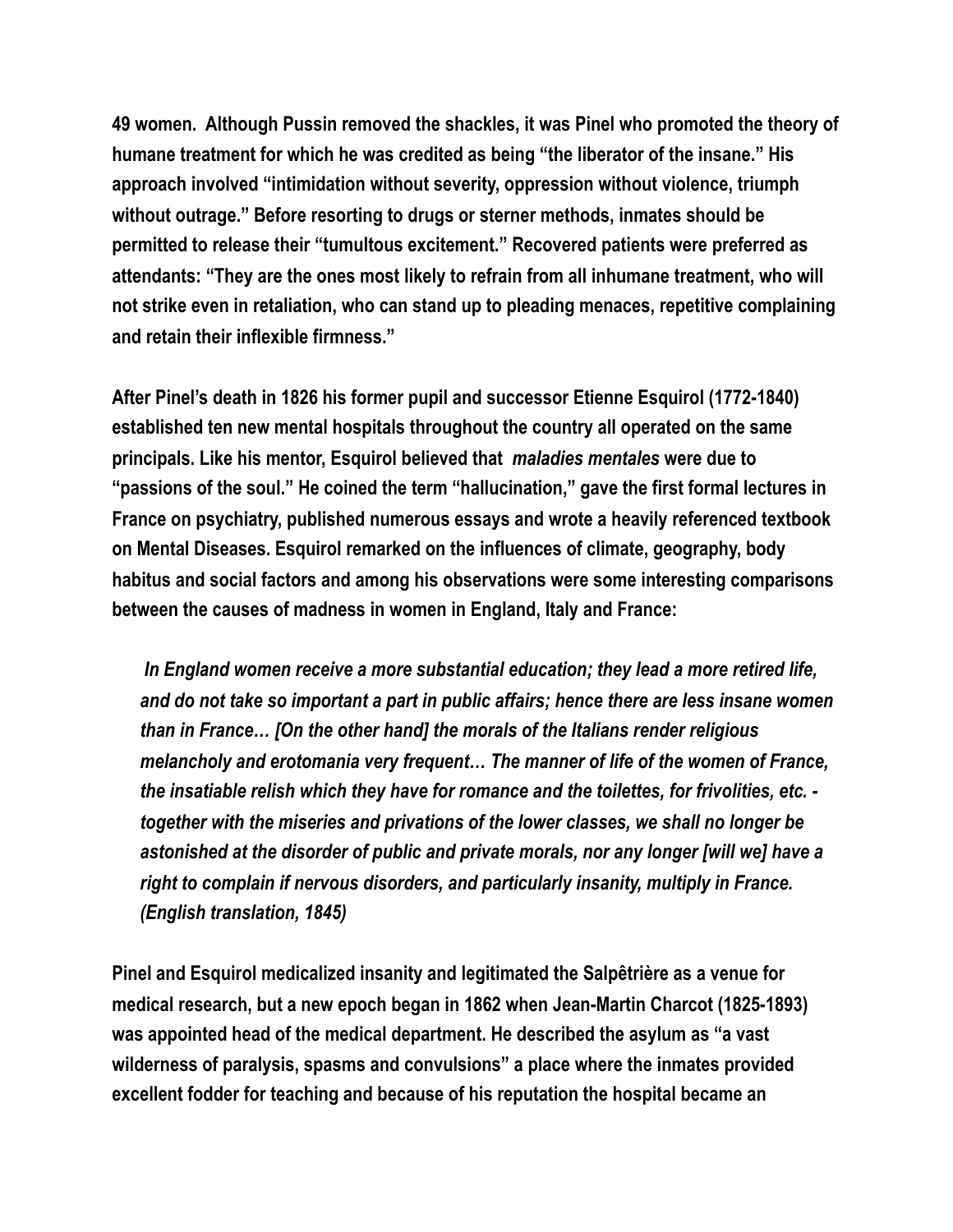**educational hub for medical students from all over the world. (SLIDE) Charcot remained at La Salpêtrière for 31 years until his death in 1893 and while some historians referred to Pinel as "the father of psychiatry," Charcot often has been called "the father of neurology."** 

## **ENGLAND**

**During the late 18th century similar reforms were being implemented across the Channel in England and Scotland. A small institution run by and for Quakers was established near York in 1796 by tea merchant philanthropist William Tuke (1732-1822.) The Quakers didn't see the insane as animals but believed that the inner light off God is present in all. At what became known as The York Retreat, cold baths, debilitating purges, bloodletting, use of restraints and manacles were replaced by a spirit of supportive domesticity. It was as if the inmates were children and the Retreat a loving family where patients could be returned to reason. The Retreat had no perimeter walls or bars on windows and the staff to patient ratio was only about one per ten. (SLIDE) The founder's grandson Samuel Tuke (1784-1857) appropriated and anglicized Pinel's term to "moral treatment" and eventually this approach was widely adopted. (When Dr. John W. Francis of New York City visited York in 1815 he was greatly impressed.) Despite its founder's good intentions, later administrators were criticized for falsifying records, allowing janitors to revert to brutal methods and exposing inmates to "rat attacks." (Samuel Tuke once wrote, "It is a fool who thinks by force of skill to turn the tide of a woman's will," but it's unclear to me whether he was referring only to the mentally ill - or to all women.)** 

## **ITALY**

**At about the same time in Florence, Italy, under the enlightened rule of Grand Duke Pietro Lespolo, a law was passed (1774) that allowed hospital admission of the insane and established special units for their care. The hospital's medical director Vincenzo Chiarugi instituted humanitarian reforms, wrote practice guidelines and managed to outlaw the use of chains as restraints. In 1866 a** *manicomo* **(madhouse) was founded as a charitable asylum in Volterra (***Ospedale Psichia Trico di Volterra)* **and in 1900 Luigi Scabia (1866-1934) was appointed its medical director. As a student in his native Padua, Scabia had been influenced by positivist philosophy that held that the only authentic knowledge was based on logic and scientific reason. He established a family atmosphere and favored ergotherapy (work therapy) similar to what had been fostered both in England and Belgium - indeed,**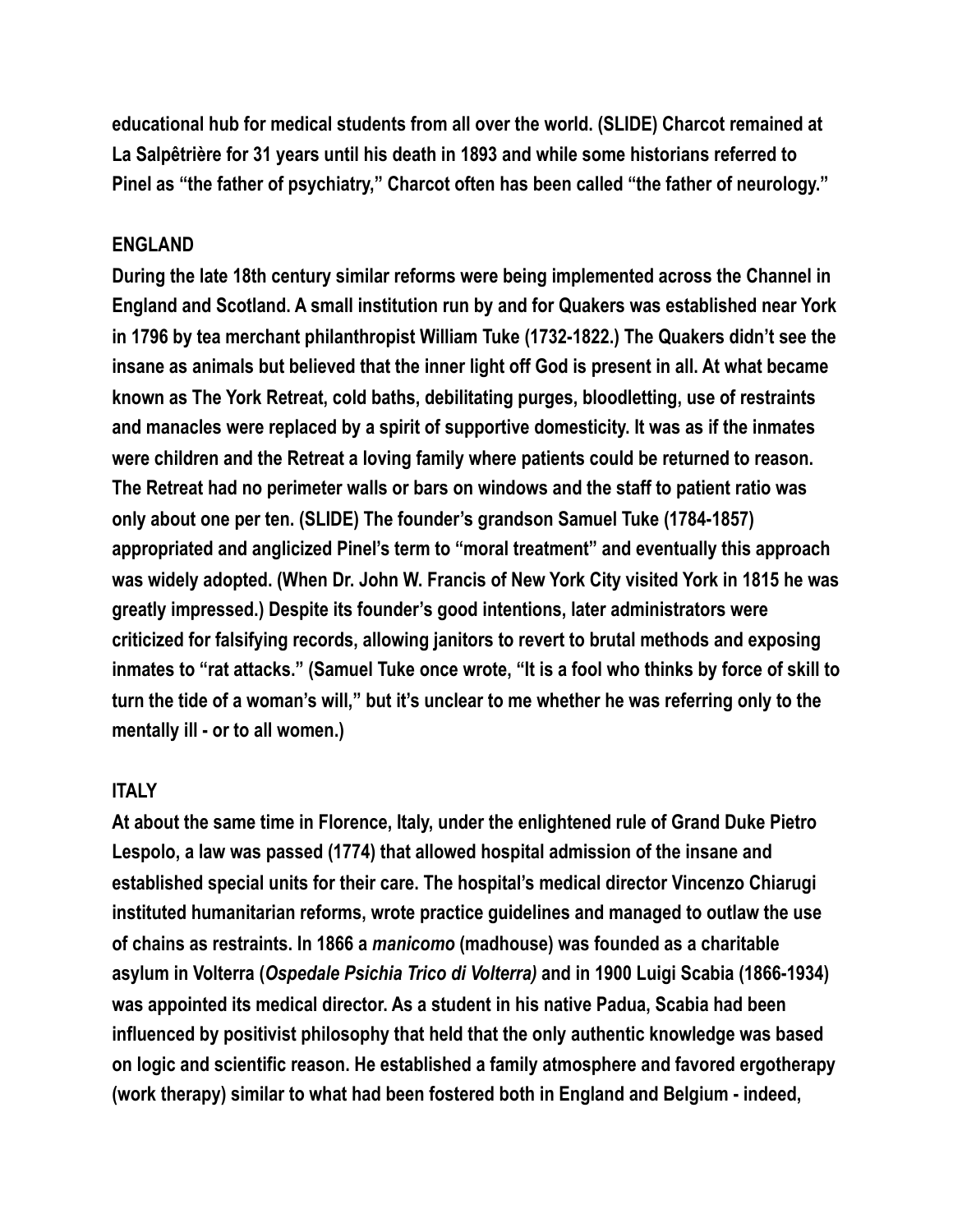**Volterra was called "The Gheel of Italy." The idea was to give purpose and dignity to inmates, dance parties were held for them, they cultivated chrysanthemums. Dormitory pavilions were named after such 19th century medical icons as Pinel, Esquirol, Charcot, Morgagni and Koch. Scabia promoted moral treatment widely and continued as director until he was forced out of his position in 1934 by the Fascist government; when he died a few months later he was buried at his request in the hospital's cemetery for unclaimed bodies. In 1900 there had been 150 residents, but by 1939 there were nearly 5,000 and after Scabia's tenure ended, treatment reverted to penal methods and overuse of restraints and electric shock. In 1978 what became known as "the place of no return" closed and was abandoned.** 

## **UNITED STATES**

**A key figure in the early spread of humane treatment in the United States was the famous Philadelphian Benjamin Rush (1745-1813.) He required Pennsylvania Hospital to hire intelligent and sensitive attendants to work closely with patients, reading and talking to them and taking them on regular walks. Rush even suggested that it would be therapeutic for to give small gifts to their patient every so often but although Rush forbade whips and shackles, he advocated "mild and terrifying modes of punishment" and, when necessary, he prescribed bleeding, purging, hot and cold baths, mercury emetics and strapping patients to spinning "tranquilizer chairs."** 

**Dorothea Dix (1802-1887) was the gadfly who provided the spark for "the asylum movement. in mid-19th century America. As mistress of a Boston school for poor girls ("a little Dames School") she became physically and emotionally exhausted and in 1836 travelled to England hoping for a cure. While there she was exposed to the burgeoning British lunacy reform movement and met Samuel Tuke. She was impressed by what she saw and declared, "In a world where there is so much to be done, I felt strongly impressed that there must be something for me to do." Back at home in 1841 she visited a local prison to teach Sunday school and was shocked at the conditions for the inmates and the treatment of those with mental illnesses. She crusaded on the issue first in Massachusetts and then all over the country. She kept meticulous records, sometimes embellishing the facts, and was skillful in dramatizing her message to legislators:**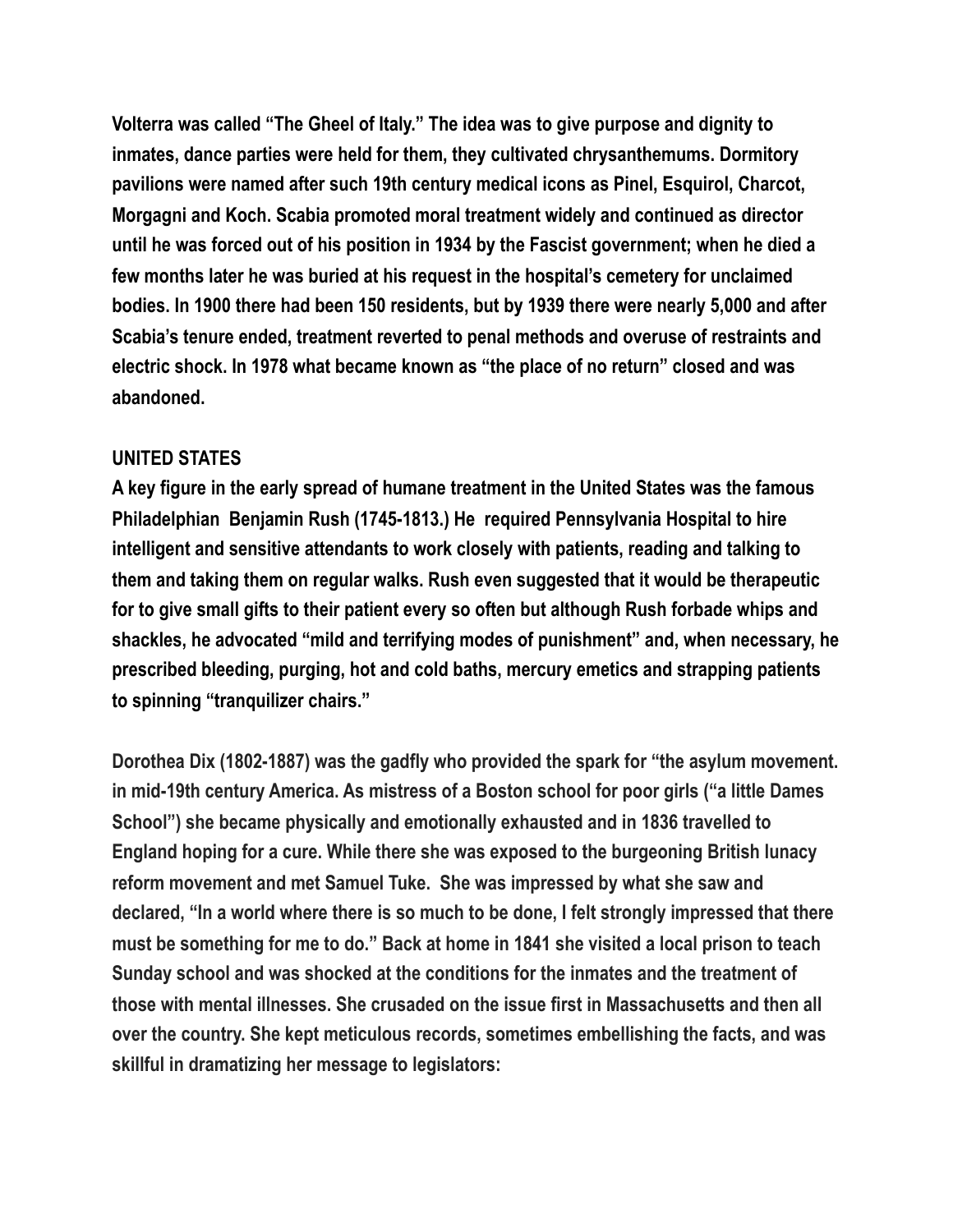*I come as the advocate of helpless, forgotten, insane, idiotic men and women, of beings sunk to a condition from which the most unconcerned would start with real horror, of being wretched in our prisons, and more wretched in our almshouses.* **(Massachusetts, 1843)** 

**Dorothea Dix described Pinel's work of nearly a century earlier as "the first great triumph of humanity and skill over ferocity and ignorance." It was said that Dix "gave madness a human face." Her insistence upon institutional care for the mentally ill struck a chord among those who were committed to the creation of a better society and as a result of her lobbying efforts, in 1848 both houses of Congress passed a bill granting 12 million acres of public land for the construction of asylums. Although it was vetoed by Present Pierce, more than thirty state mental hospitals were founded and enlarged - most of them according to the design of Philadelphia psychiatrist Thomas Kirkbride who believed that the environment in which mentally ill patients lived could be made an integral part of treatment. As he wrote:** 

*It should never be forgotten, that every object of interest that is placed in or about a hospital for the insane, that even every tree that buds, or every flower that blooms, may contribute in its small measure to excite a new train of thought, and perhaps be the first step towards bringing back to reason the morbid wanderings of the disoriented mind.* 

*A* **standardized method of asylum construction, which soon became known as the Kirkbride Plan, called for fortress-like buildings placed on large tracts of parkland or in bucolic settings far removed from population centers. The basic plan incorporated a linear design with a massive central administrative building and attached radiating residential wings. Public spaces were relatively light and airy and stone construction was used in order to reduce the risk of fires. Presumably if asylums were properly constructed and treatment well organized, some unfortunates might improve, perhaps even be discharged. However, even as Kirkbride's giants proliferated, the idea of "building as cure" gradually fell out of favor and what had been intended to be the solution of a social problem became identified as the problem itself. The behemoths were phased out and replaced by a new approach in which asylum buildings still were placed on large tracts of land but with separated one or two story buildings much like college campuses.**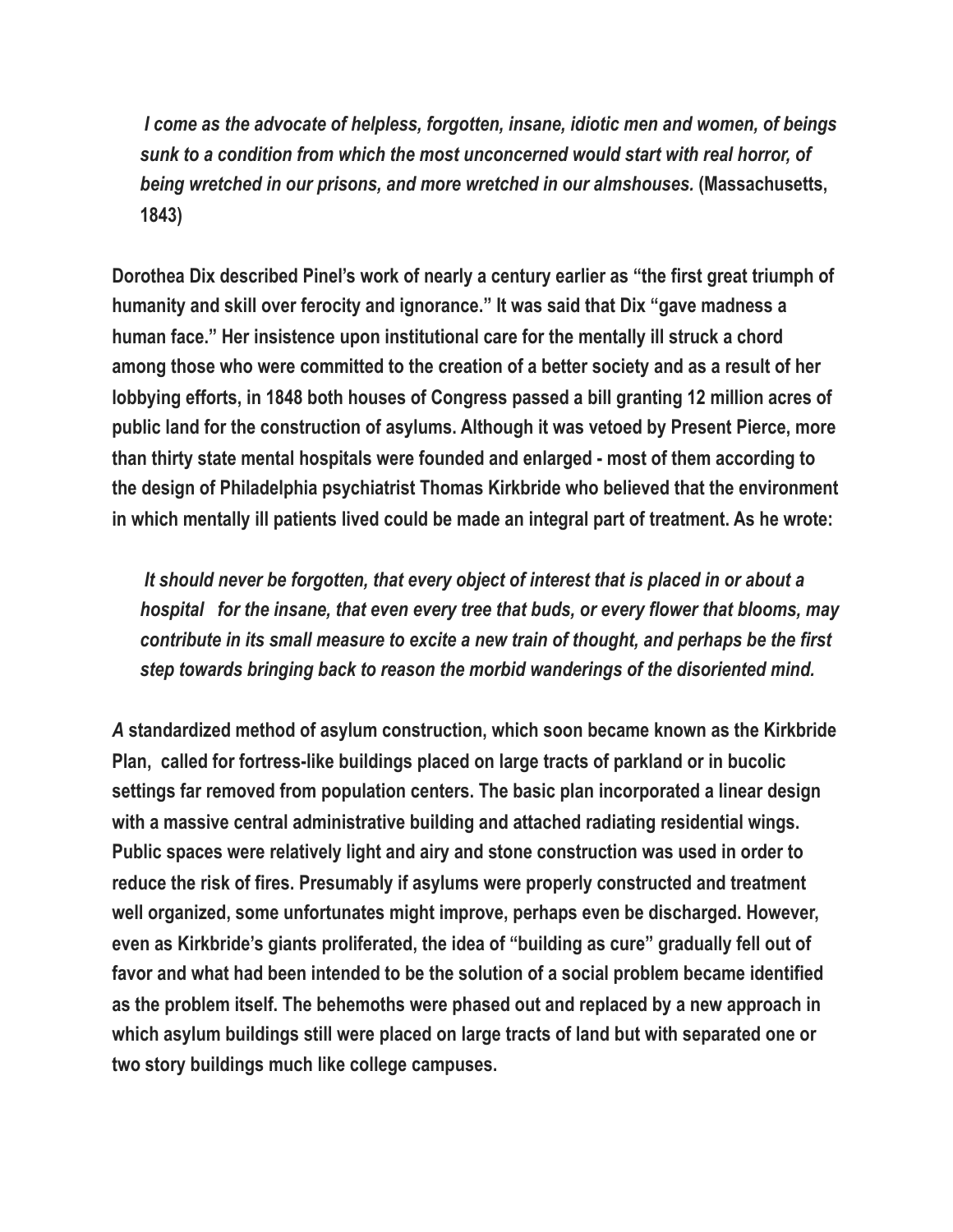**William Pryor Letchworth (1823-1910) made his fortune in the saddle and harness industry and retired at age 50 to devote his life to bettering the lot of the afflicted. As a Quaker he was dedicated to charity and hard work and in 1867 he organized and became the first president of the New York State Board of Charities. During the next decade he launched a series of investigations of state run orphanages and reformatories which uncovered evidence of corruption, abuse and neglect. Despite the work of Dorothea Dix, little had changed in the overcrowded and underfunded asylums and in 1880 Letchworth spent seven months traveling through Europe at his own expense to gather new ideas. On his return he published "The Care of the Insane in Foreign Countries" in which he devoted a chapter to what he'd observed in Gheel, the Flemish colony in Gheel famed for its humane approach of boarding patients in the homes of local farmers. He noted that occasional bad behavior by patients, (at the time 1,653 of whom constituted one seventh of the population) could be a bad influence on village children. He concluded that the Gheel approach would be "of little practical value to America, except in demonstrating that a great amount of freedom is possible in the care of certain classes of the insane."** 

**Generally Letchworth agreed with European methods, deplored impersonal and harsh custodial care and advocated a meaningful life for inmates which would include basic education and training in simple tasks and largely through his efforts some progressive ideas were realized in 1894 with the opening of the Craig Colony for Epileptics in Sonyea, N.Y. W.P. Letchworth mobilized public opinion and lobbied legislators to appropriate money for a three member study commission which reported that in New York State there were more than 3,000 inmates in four overcrowded systems. They recommended constructing a new facility which eventually could accommodate up to 3,500 patients, one acre for each inmate. After evaluating many sites, a roughly 2,000 acre tract was selected which stretched from the Hudson River to the Ramapo Hills and in 1907 the State purchased 33 contiguous farms for \$188,575. When Letchworth lay terminally ill in 1909, what was to be called the Eastern New York State Custodial Asylum was renamed Letchworth Village Home for the Feeble Minded and Epileptics.** 

**Letchworth Village opened in 1911 and continued as a largely self-sufficient farm village until it was closed in 1996. Most of the founders, who included Kirkbride's son Walter, Mary Harriman and Superintendent Charles Little, were earnest public-spirited citizens who were**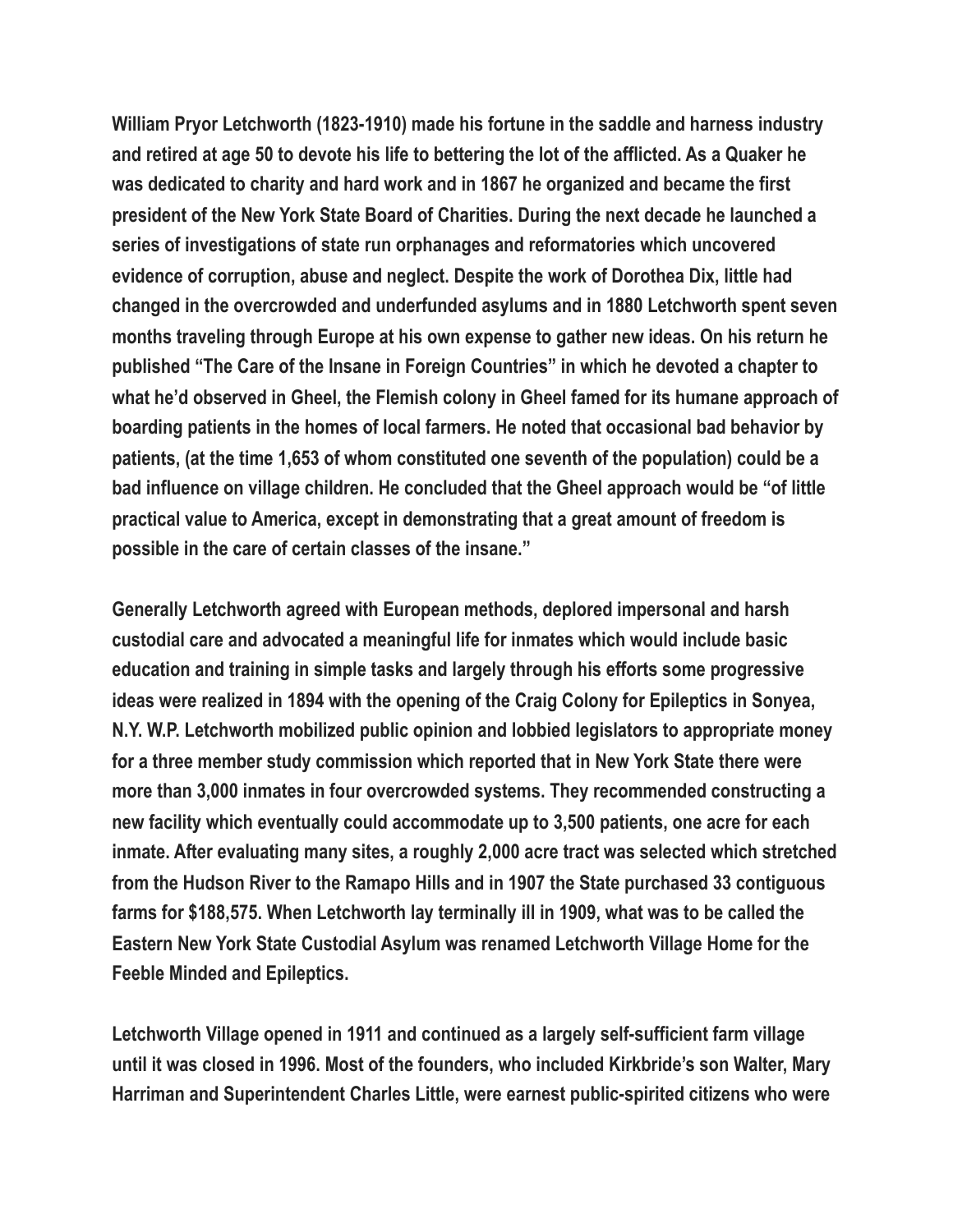**concerned with preserving the American way of life -** *their* **American way of life. They were elitists for whom the menace of feeblemindedness was existential and some were enthusiasts of the then fashionable pseudoscience eugenics (meaning well-born) which promoted "better breeding" through both positive and negative methods. The former approach encouraged the "fittest" to be fruitful and multiply while the latter promoted widespread use of involuntary sterilization - referred to as "weeding out" the unfit. Dr. Little encouraged Charles Davenport and Harry Laughlin of the Eugenics Record Office to perform research on patients at Letchworth Village - as he wrote:** 

*There is no question but that the lower strata of society is reproducing its kind all out of proportion to the middle and upper classes upon whom we depend for the stability of our government. To meet this situation steps must be taken to protect society before it is overwhelmed by this growing menace….this poisonous stream that is underminignthe foundation of our government.* **(1920)** 

**Superintendent Little was hardly a lone voice and momentum for involuntary sterilization was kindled in 1927 when the United States Supreme Court upheld a Virginia ruling that Carrie Buck, a 17 year old resident of a state asylum who had a child out of wedlock, should be sterilized because she was "a probable potential parent of socially inadequate offspring." In justifying the Court's decision in** *Buck v. Bell***, Chief Justice Oliver Wendell Holmes, Jr., himself an advocate of eugenics, concluded:** 

 *It is better for the world, if instead of waiting to execute degenerate offspring for crime or to let them starve for their imbecility, society can prevent those who are manifestly unfit for continuing their kind. The principle that sustains compulsory vaccination is broad enough to cover cutting the Fallopian tubes. Three generations of imbeciles [meaning Carrie Buck's family] are enough.* 

**Leaders of Letchworth Village enthusiastically agreed; Dr. Little wrote in an essay** *Survival of the Unfit***:** 

 *We have reckless overproduction…of people. We have a beehive choked with honey yet full of starving bees…The village fool is no longer the butt of ridicule; science is*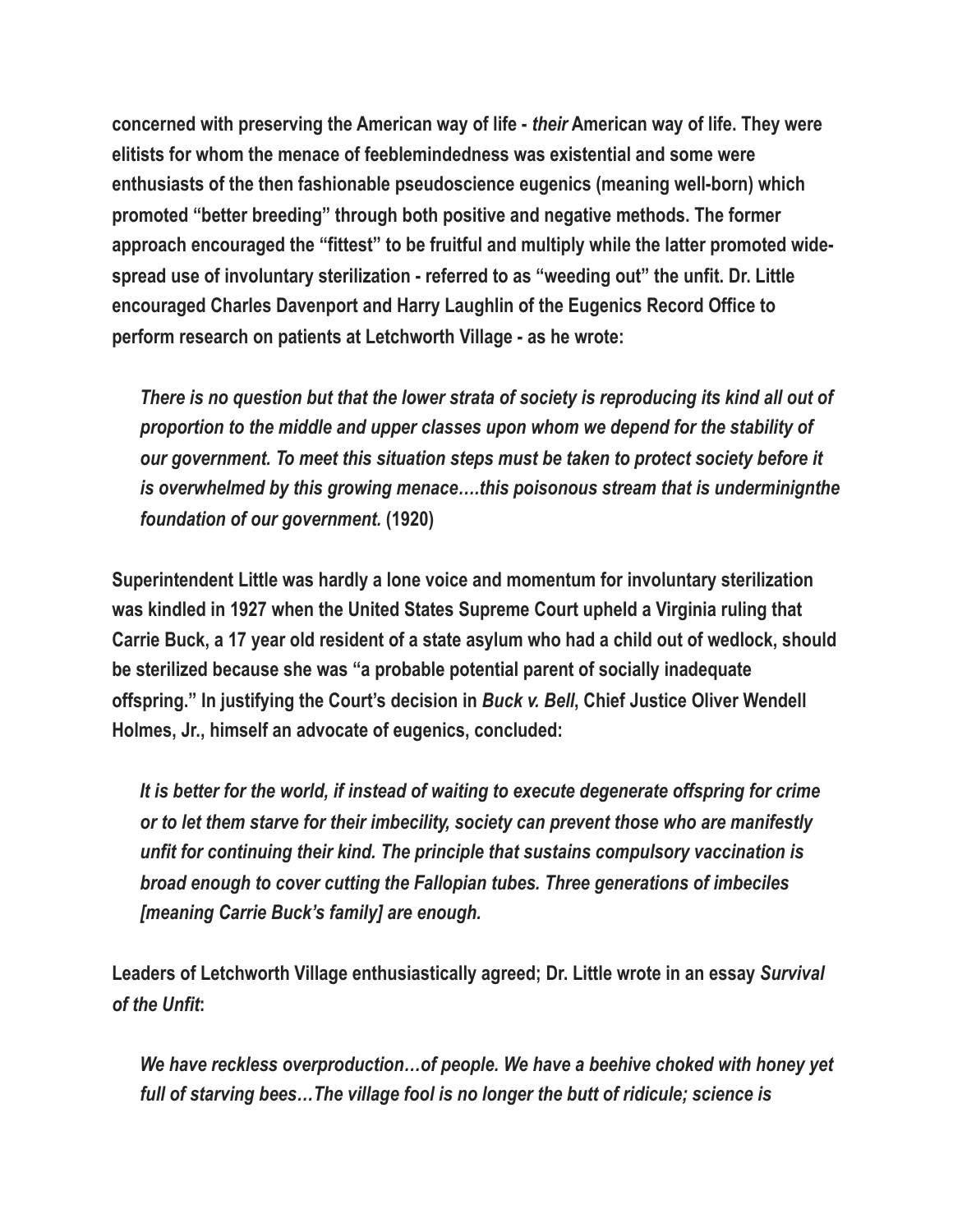*teaching the necessity for not more but better children. Enlightened self-interest prompts better care, training and social adjustment for laggard and maladjusted wayfarers on the path of life. (1932)* 

**As a result of the Supreme Court's decision, twenty states adopted similar sterilization laws to Virginia's despite emerging evidence which refuted the theory that most kinds of mental illness were caused by a single gene defect. The American Eugenics Society summarized the outcome of** *Buck v. Bell***, "Anyone who is a potential parent of socially worthless offspring, especially "white trash," may be coercively sterilized or aborted if the state wishes.** 

**Harry Laughlin of the Eugenics Record Office estimated that perhaps eleven million Americans, approximately 10% of the population, were an economic and moral burden and a "constant danger" on the 90%. He proposed that the menace could be averted by surgically cutting off the capacity of the 10% to pass on their "bad seeds" and after the lowest 10% were "fixed"then on to the next 10% - and so forth! By the 1970s more than 65,000 Americans had been sterilized without their permission or against their will - what one victim described as "sexual murder." It was a deplorable example of how flawed science could become politicized, perverted and lead to shameful outcomes. Obviously, the most egregious abuses happened in Nazi Germany whose leaders insisted that they were merely following the American example.** 

**Although the best asylums attempted to humanize treatment, there was a dark side of what was happening behind the walls of the massive mental hospitals and the bucolic farm colonies. To be sure some institutions served as laboratories for the development of effective pharmacotherapy which ultimately resulted in their demise. At Rockland State Hospital in Orangeburg, NY, research led by Dr. Nathan Kline with reserpine (an antihypertensive) and iproniazid (an anti-tubercular) that initiated the era of tranquilizers and anti-depressants which eventually emptied mental hospitals and led to their demise. Inevitably, as a result of underfunding and understaffing many asylums reverted to former patterns of neglect and cruelty. Some were successfully converted for other uses while a few still remain as stark relics of failed ambitions. Letchworth Village had been designed to be the last-word in care for the mentally ill, but today the lifeless campus is a melancholy**